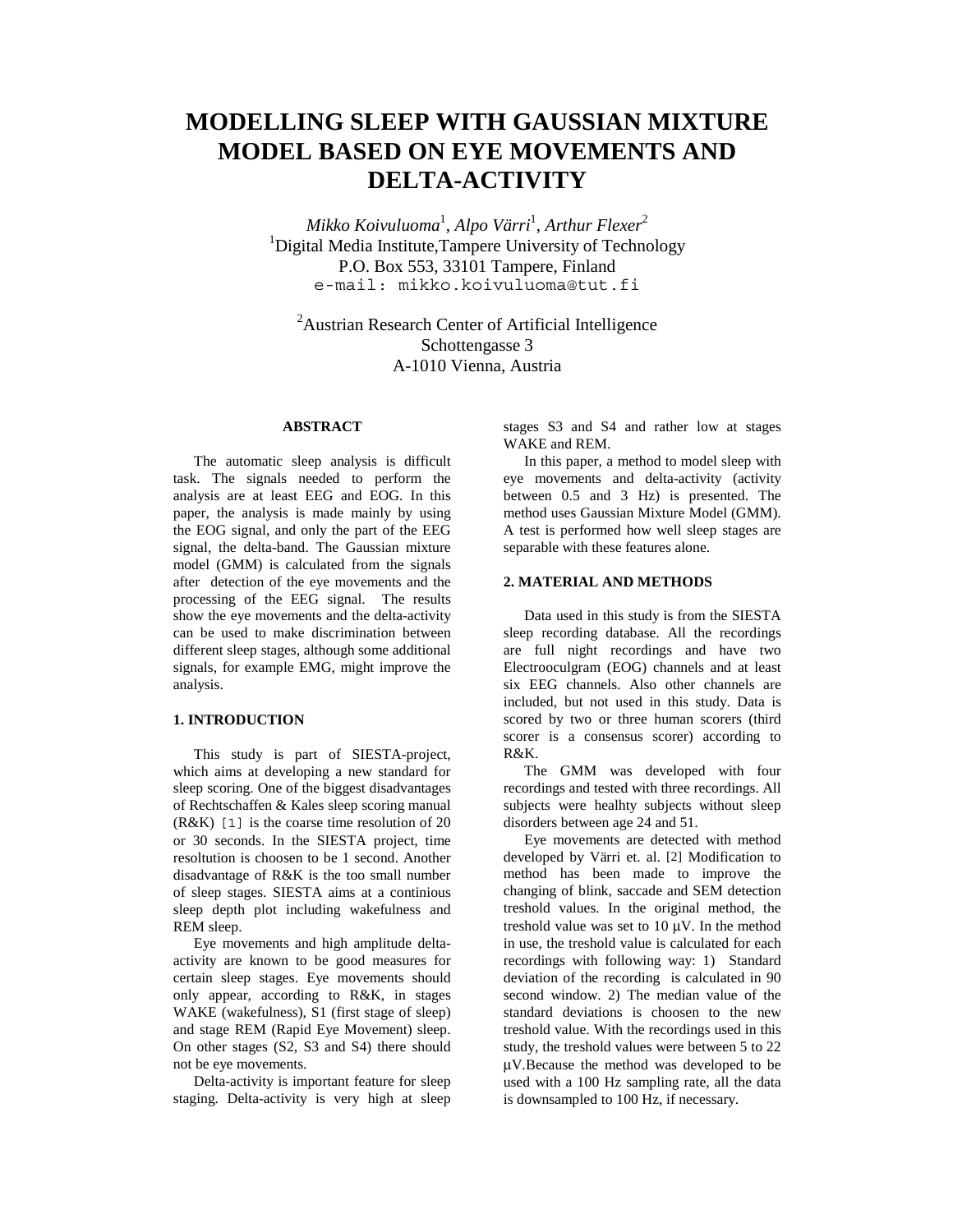The output of the eye movement detection algorithm is then converted to 1 Hz signal. The maximun value of eye movements within 1 second window is choosen as the output (1).

$$
y(j) = \max(x_{(j-1)*100+i}), i = 1,2,...,100
$$
 (1)

where j goes from 1 to the number of seconds in the recording. Example of the output can be seen in the figure 1.

The number of eye movements can vary rather much between different recordings. Also the distance between eye movements can vary even on REM sleep stage [3]and relatively long sections (over 30 seconds) of the sleep can be scored as REM sleep according R&K sleep scoring manual without eye movements. Therefore the signal *y(j)* is filtered with relatively long (order of 100) weighted mean filter (2a).

$$
wm_p(n) = \begin{cases} n & , 1 \le n \le \frac{N}{2} + 1 \\ N + 2 - n & , \frac{N}{2} + 1 < n \le N + 1 \end{cases} \tag{2a}
$$

Filter coefficients are normalised:

$$
wm(n) = \frac{wm_p(n)}{\sum_{1}^{N+1} w m(n)}, n = 1, 2, ..., N+1
$$
 (2b)

where N is the order of the weighted mean filter.



*Figure 1. Detected blinks (recording c000902) after conversion to 1 Hz signal*

The output of the weighted mean filter is mapped to a new scale, where values varies from 0 to 1 with equation 3:

$$
y(j) = 1 - e^{(-x(j))}
$$
,  $j = 1, 2, ..., K$  (3)

where  $K$  is the length of the input signal. In the figure 2, example of the mapping can be seen. The mapping improves the results of the method presented in this paper.



*Figure 2 Detected blinks after mapping to the new scale.*

In the figure 3, the mapped blink signal is divided according the R&K scoring. The differences between the stages can clearly be seen



*Figure 3. The value of the mapped blink signal at the different sleep stages. The stages Wake and REM has clearly bigger values than the other stages.*

The GMM is made for the output of the scaling function. In case of two hypnograms, the data sections where two scorers agreed, was taken into account. Mean and variance of each sleep stage were calculated and used as parameters for The GMM. Also priorities for all sleep stages were calculated. The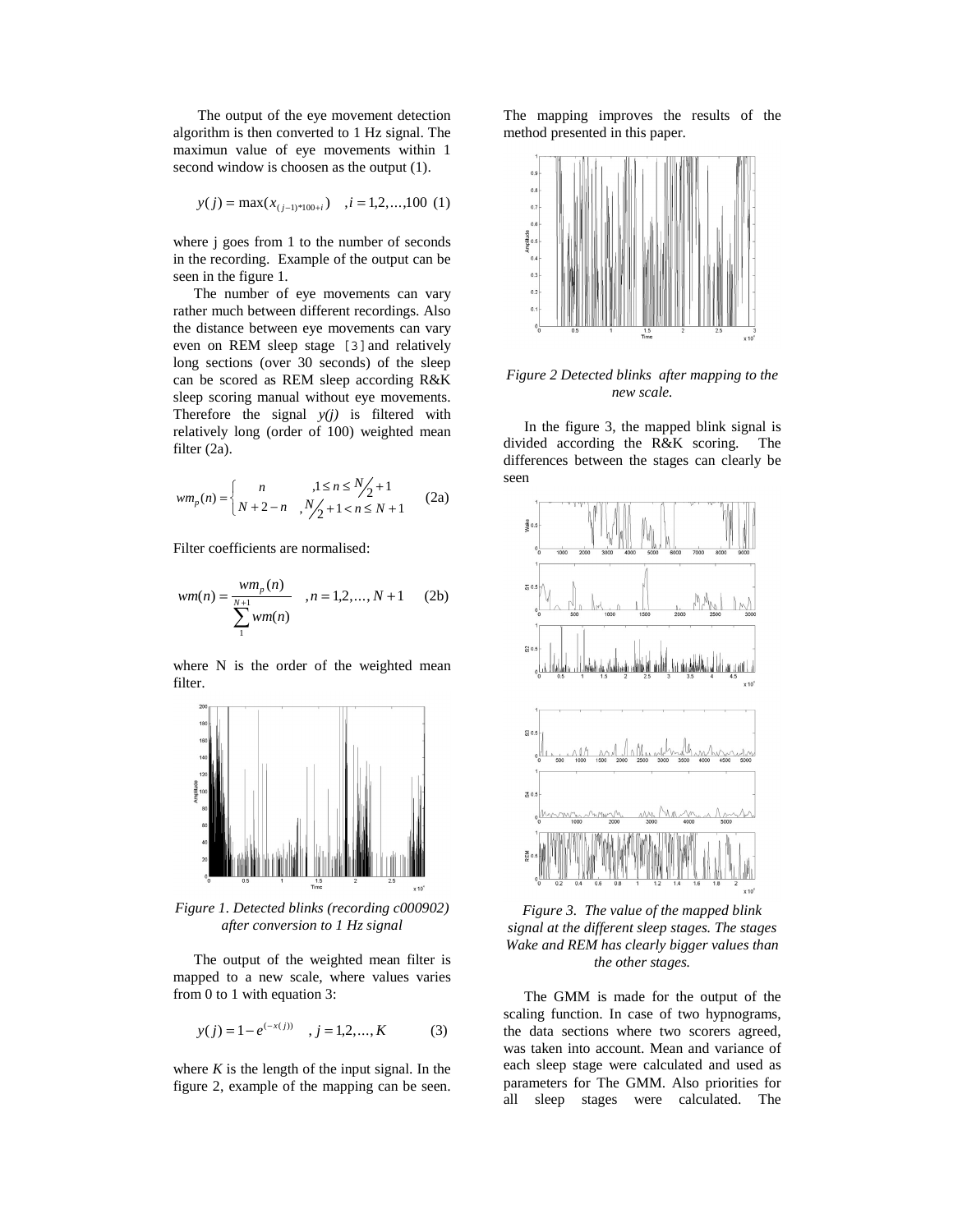probability density functions for each sleep stage were calculated (4)

$$
p(x|\omega_s) = \frac{1}{\sqrt{2\pi\sigma_s}} e^{-\frac{(x - \text{mean}_s)^2}{2\sigma_s^2}}
$$
(4)

where mean<sub>s</sub> is mean value for stage  $s =$ WAKE, S1, S2, S3, S4 and REM and  $\sigma$  is the standard deviation for each sleep stage. The probability that the input x comes from sleep stage  $\omega$ , is then (5a)

$$
p(\omega_s|x) = \frac{p(\omega_s)p(x|\omega_s)}{p(x)}
$$
 (5a)

where  $p(\omega)$  is the probability of the sleep stage s and  $p(x)$  is the probabilty for x. Because for each x, the probability is always same, equation 5a can be written (5b)

$$
p(\omega_s|x) = p(\omega_s)p(x|\omega_s)
$$
 (5b)

The input x is then labeled to the sleep stage s where  $p(\omega_k|x)$  has the largest value.

The delta-activity is processed with following methods: 1) EEG signal is filtered with a bandpass filter (bandpass 0.5 - 3 Hz). 2) From the output of the bandpass filter, peak to peak value is calculated for each second. 3) This output is then filtered with a median filter length of 11. 4) The GMM for the deltaactivity is then calculated same way as the GMM for the eye movements. In the figure 4 the delta-activity of the recording c000902 can be seen.



*Figure 4. The delta-activity of the recording c000902.*

## Table 1

The Means and the standard deviations of the different sleep stages and signals. Next to the sleep stages, the priorities of the each stage are shown.

| Signal         | Mean          | <b>STD</b> |
|----------------|---------------|------------|
|                | Wake (0.0994) |            |
| <b>Blink</b>   | 0.7478        | 0.1451     |
| Saccade        | 0.6705        | 0.1427     |
| <b>SEM</b>     | 0.7688        | 0.1323     |
| <b>OEM</b>     | 0.8546        | 0.0800     |
| Delta-activity | 19.0729       | 213.7850   |
|                | S1 (0.0321)   |            |
| <b>Blink</b>   | 0.1603        | 0.0658     |
| Saccade        | 0.0742        | 0.0251     |
| <b>SEM</b>     | 0.7301        | 0.1413     |
| <b>OEM</b>     | 0.7001        | 0.1418     |
| Delta-activity | 21.8058       | 78.7138    |
|                | S2 (0.5236)   |            |
| <b>Blink</b>   | 0.1020        | 0.0340     |
| Saccade        | 0.0157        | 0.0062     |
| <b>SEM</b>     | 0.3467        | 0.1985     |
| <b>OEM</b>     | 0.3457        | 0.1693     |
| Delta-activity | 29.5562       | 105.1256   |
|                | S3 (0.0548)   |            |
| <b>Blink</b>   | 0.2244        | 0.0574     |
| Saccade        | 0.0149        | 0.0047     |
| <b>SEM</b>     | 0.1110        | 0.0752     |
| <b>OEM</b>     | 0.2114        | 0.0839     |
| Delta-activity | 50.3393       | 281.8534   |
|                | S4 (0.0604)   |            |
| <b>Blink</b>   | 0.2866        | 0.0518     |
| Saccade        | 0.0211        | 0.0053     |
| <b>SEM</b>     | 0.0168        | 0.0096     |
| <b>OEM</b>     | 0.2774        | 0.0908     |
| Delta-activity | 65.4955       | 426.5462   |
|                | REM (0.2297)  |            |
| <b>Blink</b>   | 0.5963        | 0.1586     |
| Saccade        | 0.5344        | 0.1511     |
| <b>SEM</b>     | 0.8426        | 0.0884     |
| <b>OEM</b>     | 0.7599        | 0.1154     |
| Delta-activity | 19.3708       | 31.2684    |

#### **3. RESULTS**

The results of determining the correct sleep stage by using eye movement and delta activity information for two different lengths of weighted mean filter are shown in Table 2. The three GMMs have been generated with both with and without delta activity. In the first GMM, all the different sleep stages were processed separatly. In the second case, sleep stages S1-S4 have been processed as a single